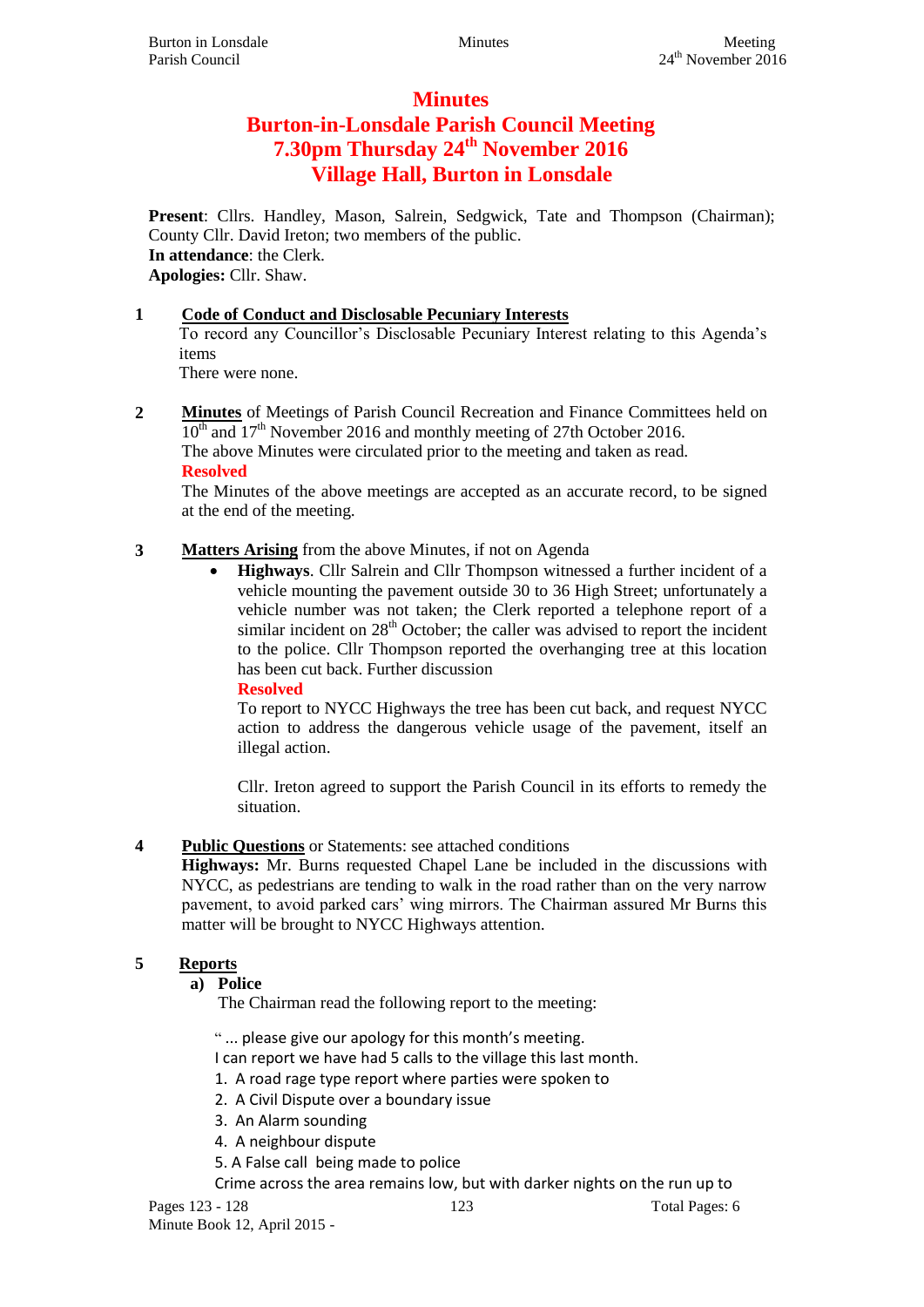Xmas we always see a slight increase. We would like to remind residents to lock their doors of an evening not when they go to bed at 10pm. We have seen crimes in other areas where individuals have sneaked into properties during darkness of an evening before bedtime.

Rurally we have seen an increase in Quad theft, and again Farmers are always aware they need to secure these the best they can. On a good note we have made recent arrests regards Quad thefts in Bentham following offenders being disturbed.

If there is anything raised at the meeting we need to be aware of please drop me a line or PC830 Barbara Parsons at Ingleton who is your beat manager."

## b) **North Yorks County Councillor**

Cllr Ireton reported a survey is being conducted on the budget process; it is very important for residents to give feedback, with regard to the County's power to raise council tax by either 2% or £5, and a further 2%, ring fenced for adult social care. Councillors agreed that whilst no one likes higher taxes, they recognise the need for higher tax in this case. Further constraints on NYCC spending and budget are planned for 2017-18. Friends of Bentham Library are moving the service to the Looking Well – a smaller venue, but preserving the service. This reflects the increasing trend of community action to retain services.

### c) **Craven District Councillors**

## **Planning Matters**

### **Applications:**

**15/2016/17391**(Listed Building) application to replace all windows and fit double glazed UPVC Sash Windows, Frount Cottage, Duke Street, Burton in Lonsdale, LA6 3LG

### **Resolved**

Initial concern about the materials to be used for the replacement windows (uPVC), is mitigated, as it appears that efforts will be made to use a manufacturer whose products have been accepted for use in conservation areas in other council areas. No further comments.

**15/2016/17509** application to construct a garage (resubmission of withdrawn application ref 15/2015/16388), Longber Barn, Burton in Lonsdale, LA6 3LA **Resolved**

No comments are offered.

### **Permissions Granted:**

**15/2016/17321** New timber summerhouse/shed, stone patio and post/rail fence, with hedge to create parking area, Tatham House, 1 Low St, Burton in Lonsdale LA6 3LF

**15/2016/17344** Listed Building Consent for replacement front door, Hollins House, Duke St, Burton in Lonsdale, LA6 3LG

The above items were noted.

### d) Clerk

YLCA: no report

Correspondence: two periodicals to be circulated after the meeting. Other correspondence tends to be via email.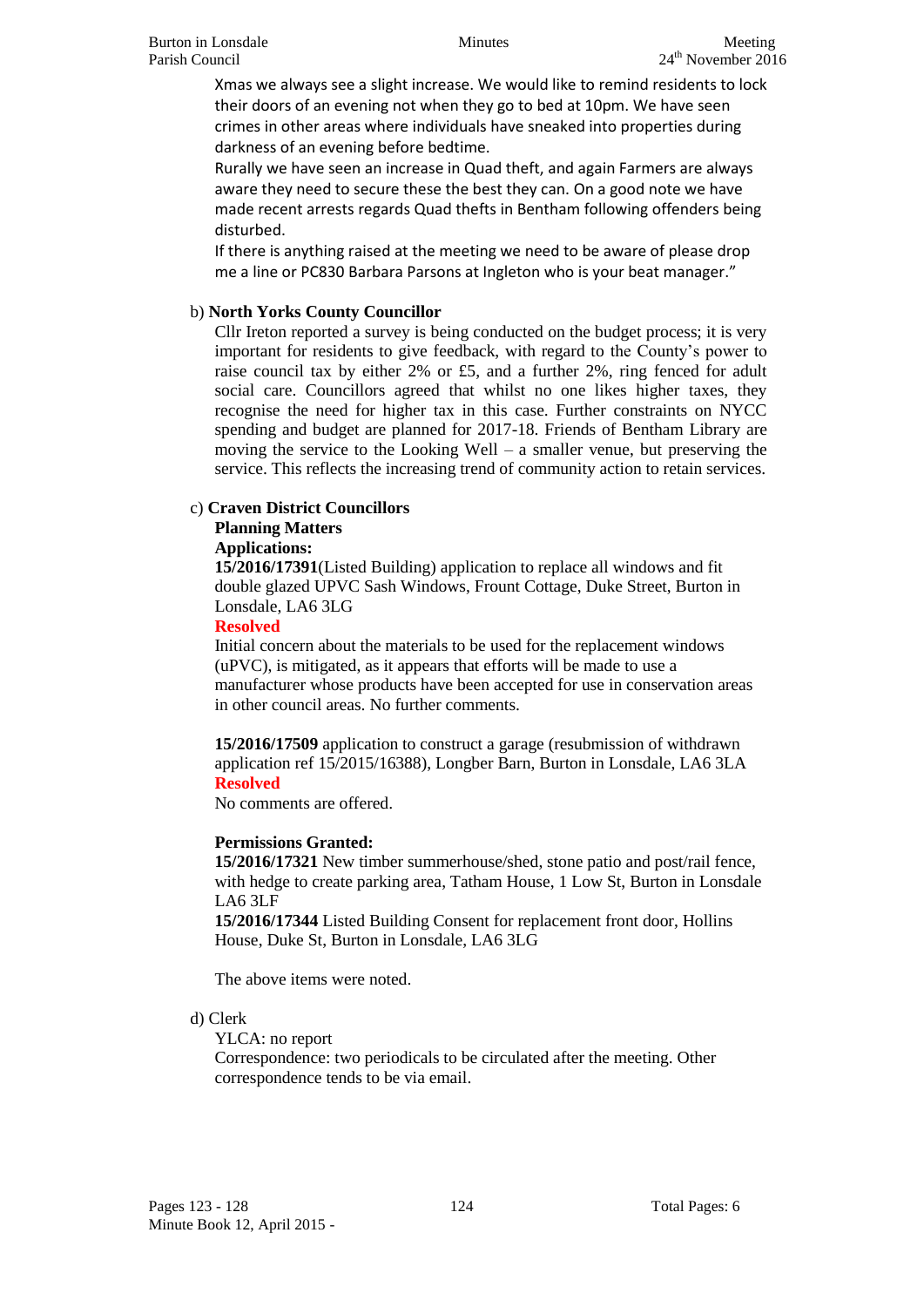### **6 Finance Matters**

### **a) Bank balances, including receipts since statement date**

The Clerk reported the bank balances as per the Appendix. There will be approximately £8,000 at year end uncommitted to a specific item. This is subject to change between now and year end at  $31<sup>st</sup>$  March 2017.

## **b) Approval of payments of budgeted and non budgeted items**

To approve the November payments as per Appendix.

## **c) Resolution to change bank mandate signatories**

As Cllr Tate has joined the Council, it is required that he be added to the signatories for the council's bank accounts.

### **Resolved**

To request the council's bank to add Cllr. Tate to the list of authorised signatories.

### **d) Half Year 2016-17 Accounts report**

The Clerk reported that, as of  $30<sup>th</sup>$  September 2016, expenditure was matching the budget; the second tranche of the precept was received just before the end of the half year.

### **e) Proposed budget and precept request; authorisation for precept request**

At its meeting the Finance Committee discussed all expenditure items covered by the budget, including that of grass cutting. The final selection of grass cutting contractor for the 2017-18 contract was passed to the full council for a decision. Two tenders have been received: contractors 1 and 2; calculating the number of cuts for both the Recreation Field football pitch and the Village Green as likely to be 14 cuts, rather than 12, over the season, Contractor 1 total is £2,700 and Contractor 2 total is £2,200. There was a short discussion about the contractors, and their work, both of which are known to the Parish Council.

### **Resolved**

To appoint the lower-priced contractor for the year 2017-18.

The Clerk then advised the meeting the contractors' names, and W. Hartley & Son, of Masongill Hall, are awarded the contract for 2017-18.

The Finance Committee proposes a 2017-18 budget of £17,170 and a precept request of £16,000, drawing down on uncommitted reserves £1,170 to bridge the difference.

### **Resolved**

To set the 2017-18 budget at £17,170, request the 2017-18 precept of £16,000, and authorise the Finance Committee members to sign the precept request form, ready for submission to Craven District Council.

### **f) Recreation Committee: financial report**

The Chairman reported there has been limited use of the Pavilion during the past year, mainly due to Burton AFC not playing in the current season; however, there has been some use and some income. In view of the unpredictable nature of bookings, it is proposed not to draw up a business plan as such; instead endeavour to cover day-to day running costs. It is thought the pavilion will cover its own costs, but not the Recreation Field as a whole. The heating will only be used when the pavilion is booked, or when the outside temperature dips below 7 degrees Centigrade (there is a frost setting for this purpose).

#### **Resolved**

To monitor receipts and payments, aiming to cover day-to-day running costs of the Pavilion.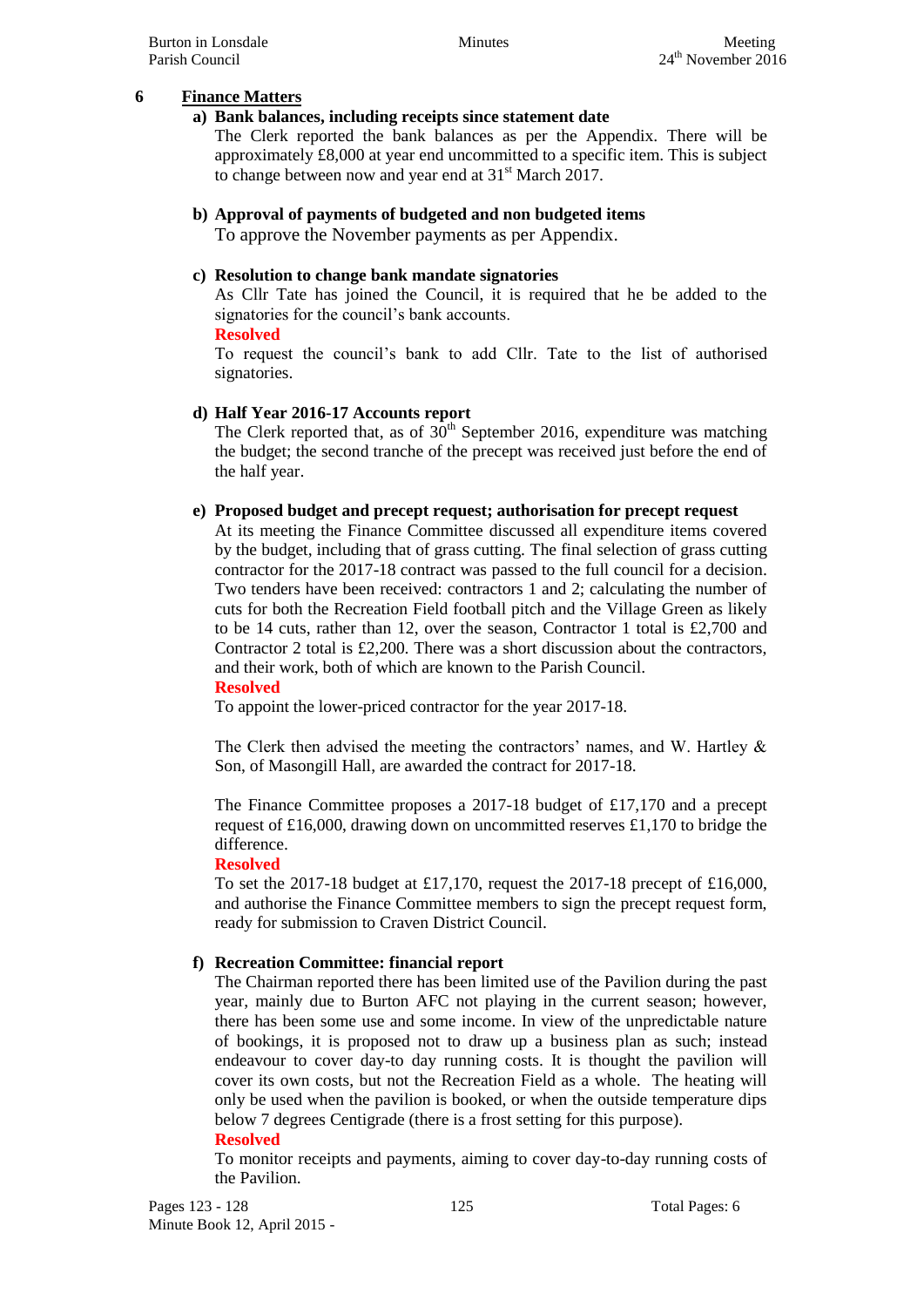To advertise the facility in the *Burtonian* and the *Bentham News* on a regular basis.

**g) General and financial risk assessments, including review of pavilion insurance value**

Further to the suggested amendments, it was proposed and **Resolved**

The revised general physical risk assessment be agreed and signed by the Chairman and Vice Chairman.

## **7 Parish Councillor Reports**

## **a) Village Hall Committee**

Mr Ive reported the Committee's research into providing extra storage space by extending outside at the east end of the building. It would be one of a number of options to be considered.

## **b) Bentham Common Lands Charity**

Cllr Thompson reported a meeting has been held to formally appoint new Trustees and the new Chairman, and to formally delete Cllr. Mason from the list of Trustees. The new Secretary has also been appointed. Cllr Thompson is in the process of reading through paperwork given by the previous Chairman of the Trustees to the current Chairman, Mr Stannard. The next meeting date has not yet been set.

## **c) Woodland Trust**

No report.

## **d) Local Footpath Volunteers**

Cllr Thompson reported work is planned for this area (Burton, Bentham Ingleton etc); the volunteers group has been accepted as the first pilot team under the NYCC Countryside Service. Cllr Thompson will be attending a meeting on  $13<sup>th</sup>$  December; the volunteers appear to be happy with the rules; training will follow. Volunteers to date comprise Messrs Gregory, Hodgson, Gibson and Thompson.

## **8 Recreation Committee**

## Reports:

• Play Area inspections

Cllr Thompson reported inspections are being conducted fortnightly; equipment appears to be satisfactory.

- Pavilion: bookings, maintenance, including cleaning As reported above, bookings are sporadic; donated shelving for the store room has been erected; a tables storage system has been designed and installed by a volunteer, Mike Illsley, with Cllr Thompson's help.
- Car Park Area: thanks to be given to Burton Community Sports Association which has organised and paid for the car park surface to be levelled and gravelled, as part of the re-location of the all-weather sports pitch lighting power supply box relocation.

## **9 Maintenance Reports**

## **a) Village Green, including War Memorial**

A Christmas tree and LED lights have been confirmed as ordered with the usual supplier; a power supply for the lights is to be confirmed.

### **Resolved**

Cllr Thompson to approach residents around the Village Green to supply electricity for the Christmas tree lights (reimbursement available).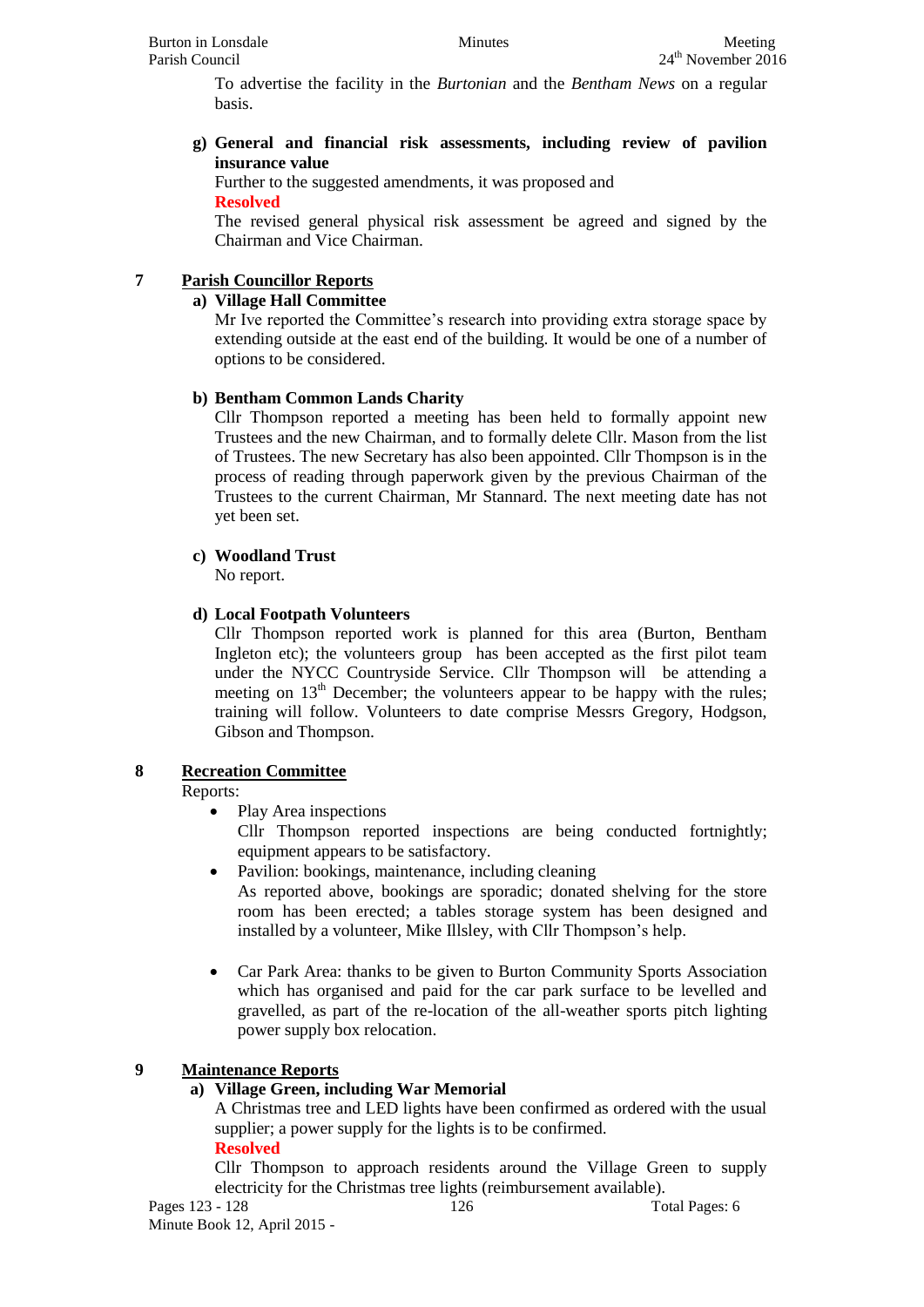## **b) Riverside Land**

Cllr. Mason reported the damage done by United Utilities vehicles in early October, whilst photographed by company employee(s) has not yet been put right. Concern was expressed the damage, if not rectified, could affect grass cutting contractor's work.

## **Resolved**

Clerk to contact United Utilities to enquire about date of repair, highlighting potential impact on grass cutting contractor.

## c) **Very Old and Separate Churchyard**

Cllr Sedgwick reported the headstones work should be completed by Christmas; Cllr Tate thought some of the headstones had already been worked on. Cllr Thompson reported a preliminary application to the Heritage Lottery Fund to fund the work was turned down.

Cllr Ireton suggested contacting County Cllr. Lis re the Millennium Trust's Stories in Stone fund.

## **d) Street Lighting**

The Clerk reported the light outside 6 Duke Street is not working; it may take longer than usual to repair, as it is a non-standard light.

## **e) Public benches**

Burton Pals with Trowels have requested to use the bench outside the closed School as a planting accessory.

### **Resolved**

Councillors have no objection to the proposal.

## f) **Public Footpaths**

See report above (item 7d)

#### **10 Items to be included by Clerk in press release** To report the budget and precept for 2017-18.

# **11 Date, time and venue next monthly Parish Council meeting**

7.30pm, Thursday  $26<sup>th</sup>$  January, 2017, in the Village Hall.

Meeting closed at 8.45pm

**Signed..................................................... Dated ......................................**